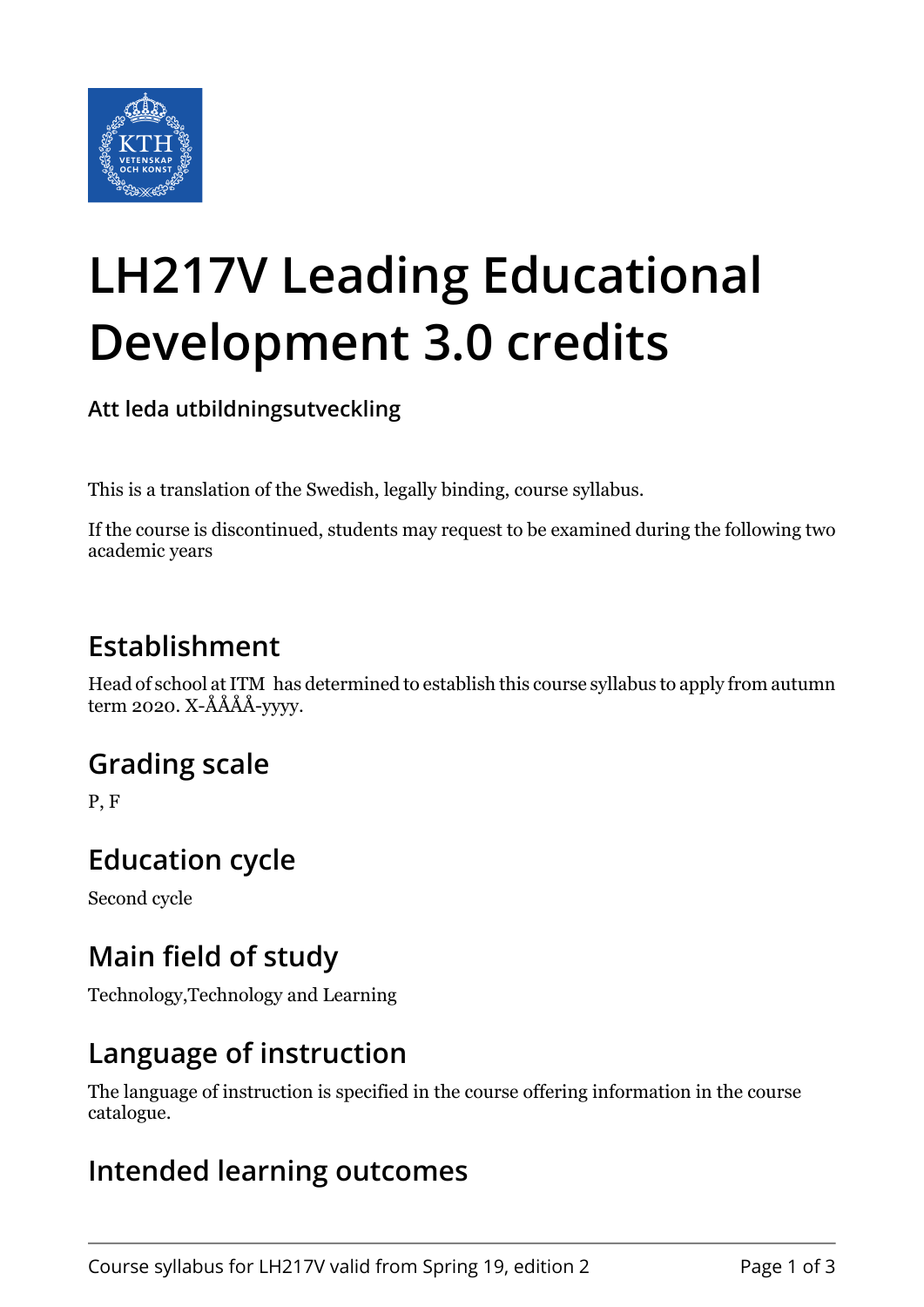The general aim of the course is that educational leaders at KTH Royal Institute of Technology should be given the opportunity to develop knowledge, methods and approaches that benefit the exercise of educational leadership and development in the department/programme/school. After the course, participants are expected to be able to

- describe their own roles as leaders;

- problematise and create a personal perspective on the relationship between their own roles as leaders, and those of upper management, operational support, co-workers and students;

- problematise and create a personal perspective on the requirements of regulatory documents

- implement current central and local rules and guidelines;

- design methods and processes that favour the development of education in collaboration between colleagues, students and operational support, and that at the same time can create a basis for quality assurance;

- describe a vision for the specialisation and design of the education in a long-term perspective.

#### **Course contents**

The course is built up around the following themes:

- The control, management, evaluation and development of higher education
- Collegiality
- Student influence
- Research and labour market links
- Gender and equal opportunities
- Sustainable development:

## **Specific prerequisites**

LH231V or the equivalent course from another university. This course is intended for teachers with leadership positions in the development of education

### **Examination**

• INL1 - Assignment, 3.0 credits, grading scale: P, F

Based on recommendation from KTH's coordinator for disabilities, the examiner will decide how to adapt an examination for students with documented disability.